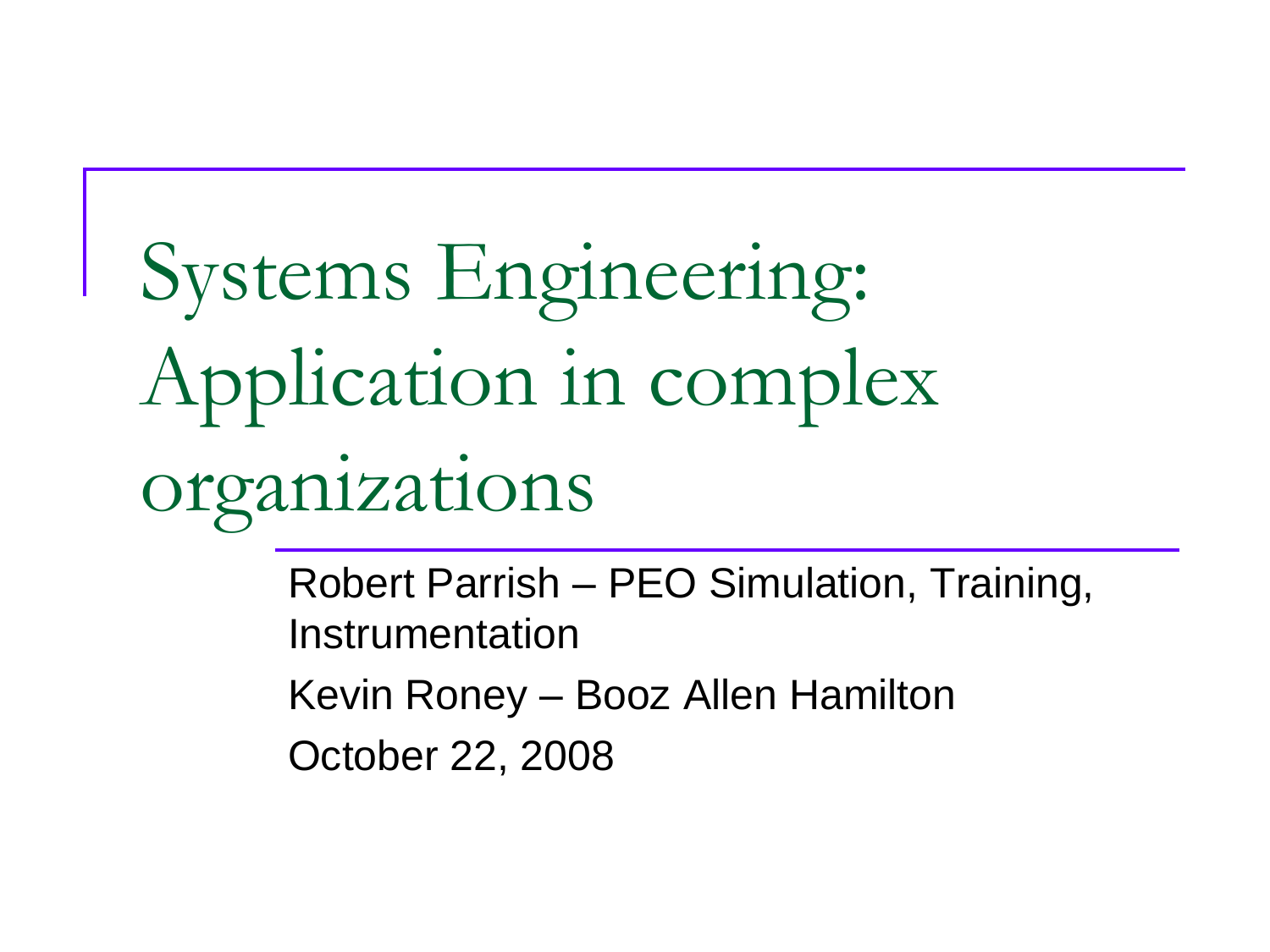## Outline

- **Introduction**
- **Complexity** 
	- □ Complexity effects on systems
	- **D** Complex Systems
- **Enterprise (Complex) Systems Engineering (ESE)** 
	- **Q** Systems Engineering
	- **D** SoS Engineering
	- **Enterprise Systems Engineering**
- **Use Case Example** 
	- □ Systems Engineering in a Complex Organization
	- **D** PEO Simulation, Training, and Instrumentation
	- **D** Complexity Space
- **ESE Approach** 
	- $\Box$  LVC I2 ESE Approach
	- **a** Applying ESE
- **Bummary**
- References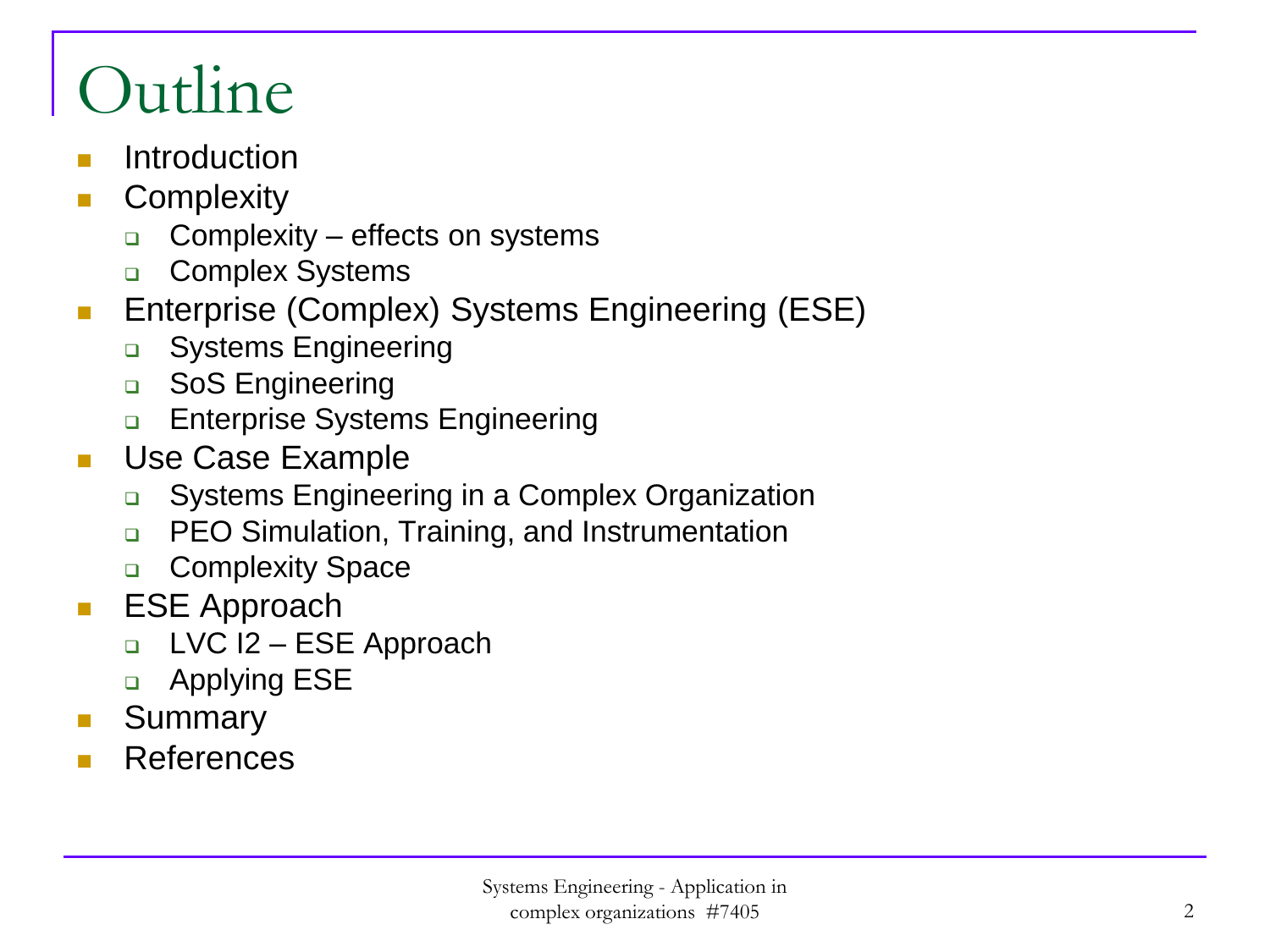### Introduction

- Systems Engineering evolved because of the complexity in large scale engineering problems, which is a reality of today's projects
- Transformation to Network Centric Operations is another perturbation to the increase in complexity
- Program Executive Office (PEO) is the foundation of DoD material development that produces complex systems and system of systems
- Additionally, the PEO tends to be a complex organization
	- $\Box$  They tend to be large, heterogeneous, exercise control over strategic objectives, and consist of portfolio of projects
	- □ A PEO is often composed of several Project Managers with their own complex set of systems engineering challenges
- Intuitively, we understand that systems engineering at the Project Manager (PM) level benefits producing complicated systems
- What form should systems engineering look like in a complex organization such as a PEO?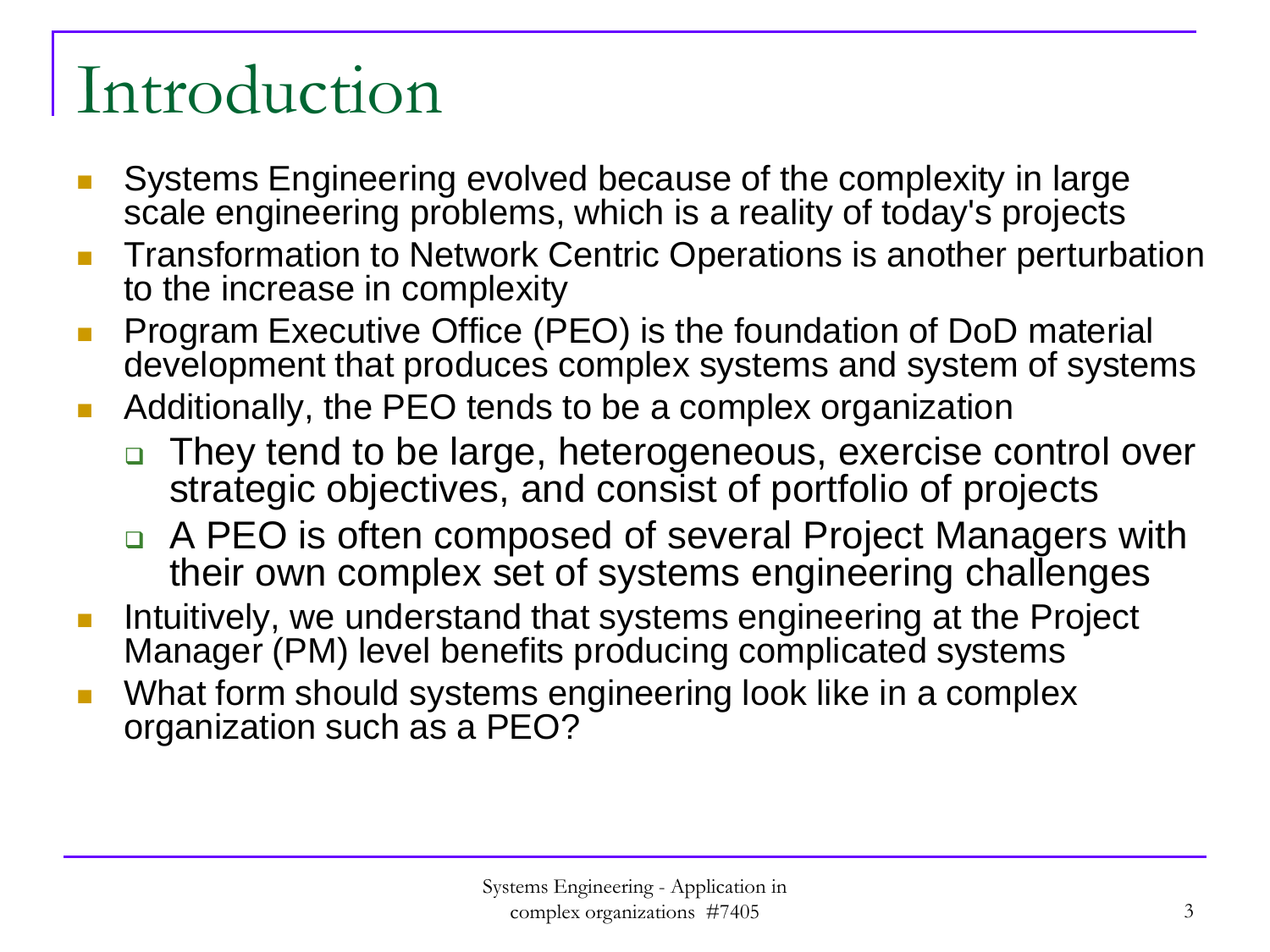## Complexity – effects on systems

- Systems become open
- Systems behaviors aren't reducible to the sum of their parts
- Systems parts interact nonlinearly
- More difficult to completely comprehend systems
- **If a** Is a fundamental reason for failure in large scale engineering projects<sup>3</sup>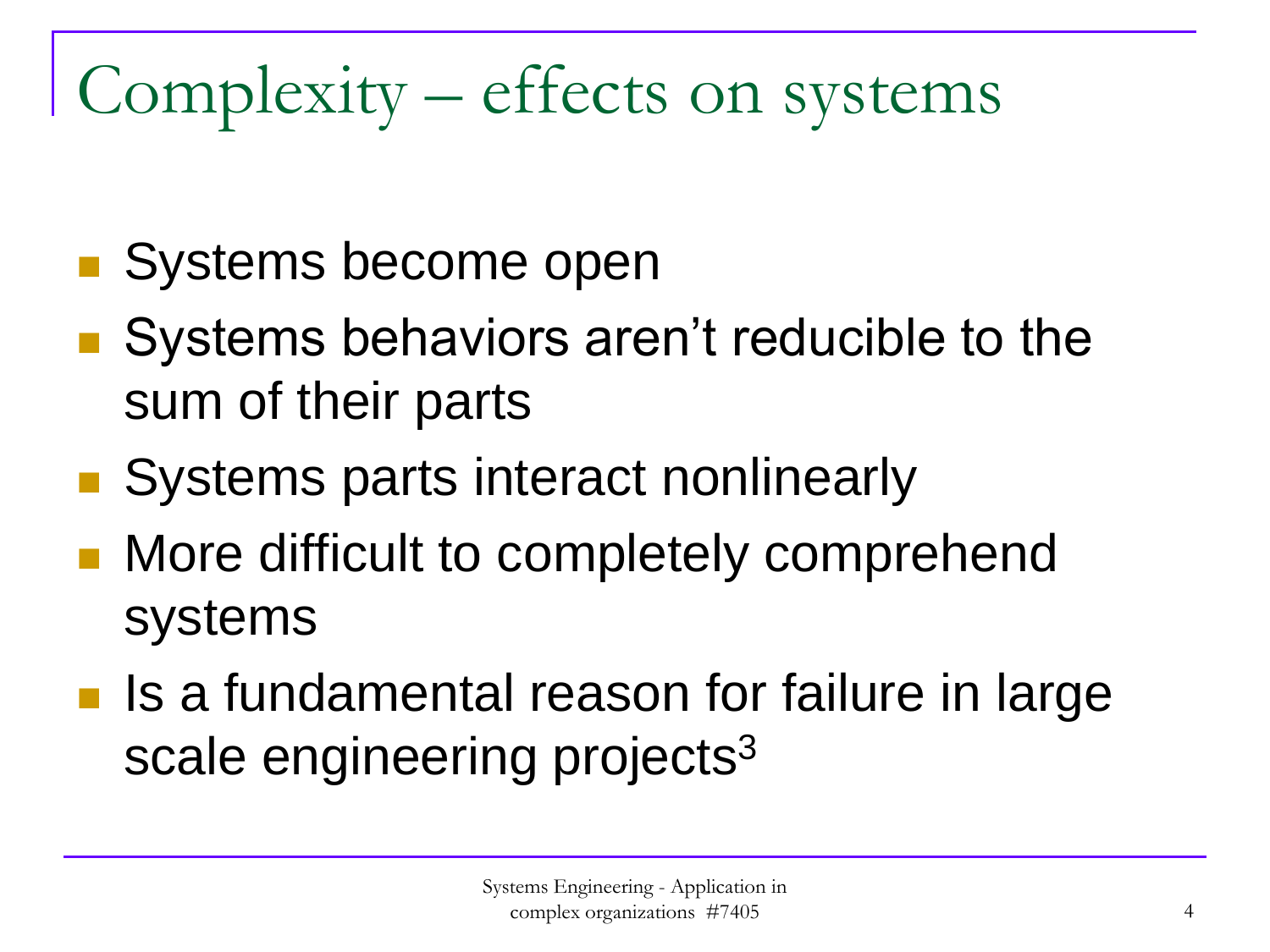## Complex Systems

- Focus is on the overall coherence of the whole complex system – without direct, immediate attention to the details while typical engineering tends to focus on the functional description
- **Emphasis is on how decisions are made and not** what those decision should be
	- The order and complexity of the solution rather than a prespecified solution
	- □ What parts of the whole solution should addressed
- Relationship and interaction of the population associated with the complex system development is key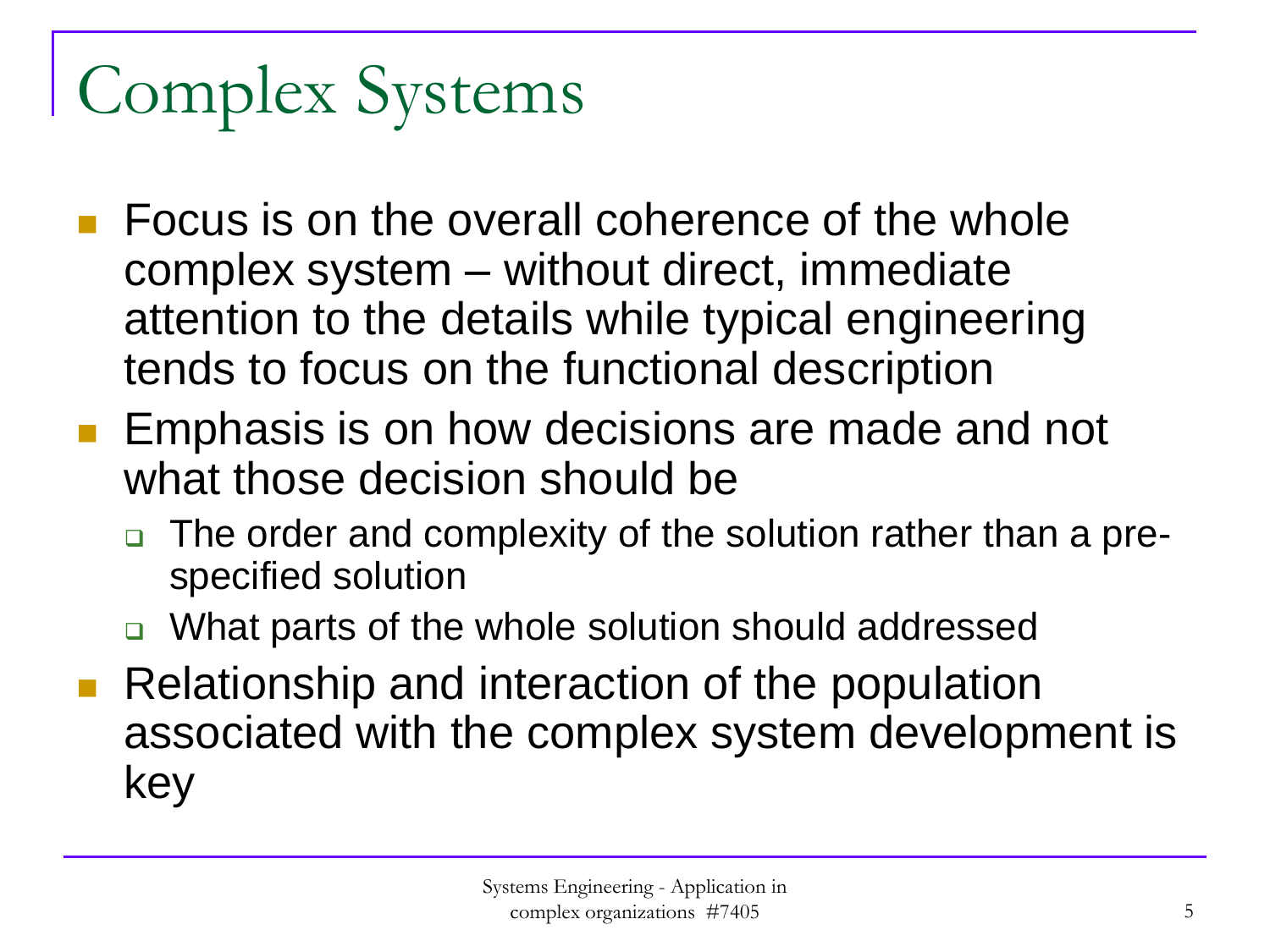## Complex Systems (cont)

- Development characteristics- Shapes the environment and not the actual development
	- Variety of autonomous agents. Ability to add and remove agents without halting the system
	- □ Enable autonomous agents interaction
	- Resources flow throughout the development without any prescribed means, based on cooperation and competition
- Operational characteristics
	- □ Because complex systems evolve direct interaction is needed between development and operational
	- Only non complex systems can be treated in a way of isolating development from operation
- <span id="page-5-0"></span>Enterprise is a complex system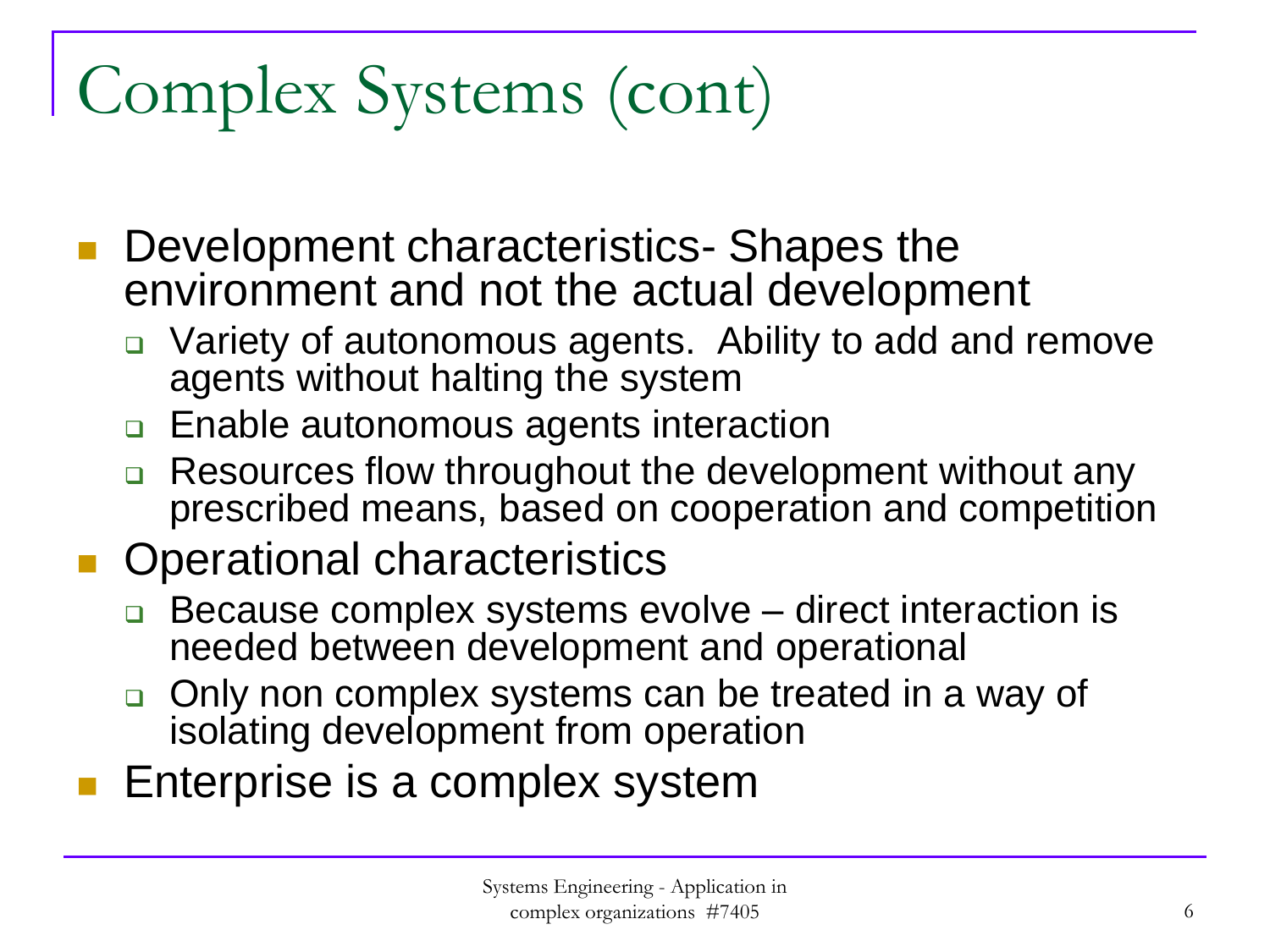## Systems Engineering

- Development Domain
	- Behaviors- definable
	- □ Outcome/Reward predictable/static
- **Acquisition Domain** 
	- Scope linear/closed boundary
	- Budget/Financial –systems owned
- Human Domain
	- Human Capital skills are understood (classical)
	- □ Organization-defined & structured
- Operational Domain
	- □ External Systems- single interface
	- □ Stakeholders- single user class

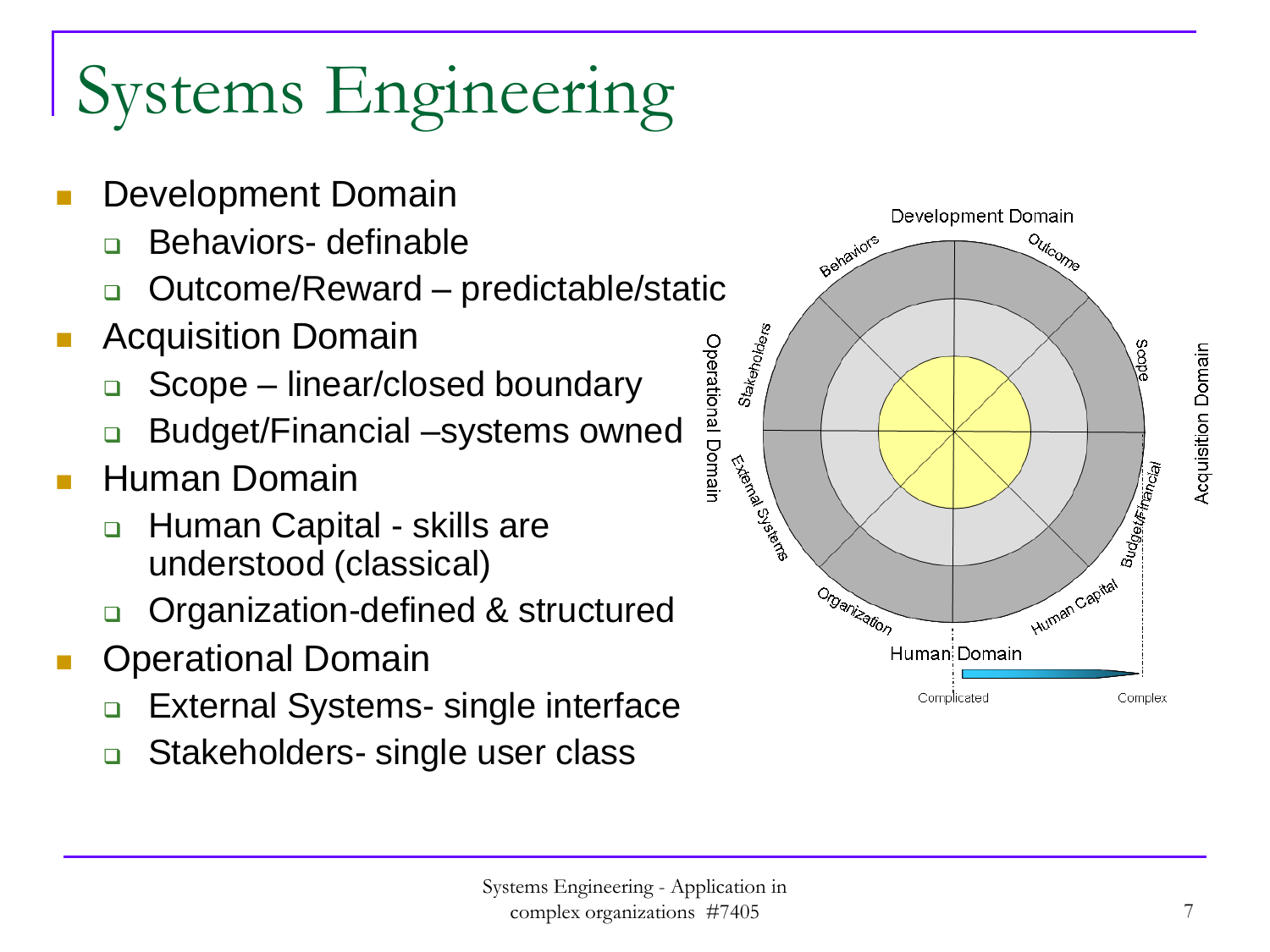## System of Systems Engineering

- **Development Domain** 
	- □ Behaviors- identifiable
	- □ Outcome/Reward predictable/dynamic
- **Acquisition Domain** 
	- Scope linear/complicated boundaries
	- Budget/Financial systems shared
- **Human Domain** 
	- Human Capital skills are diverse
	- **Organization- complicated &** relational
- **Conducter Contract Operational Domain** 
	- External Systems- multiply systems similar interfaces
	- □ Stakeholders- similar users

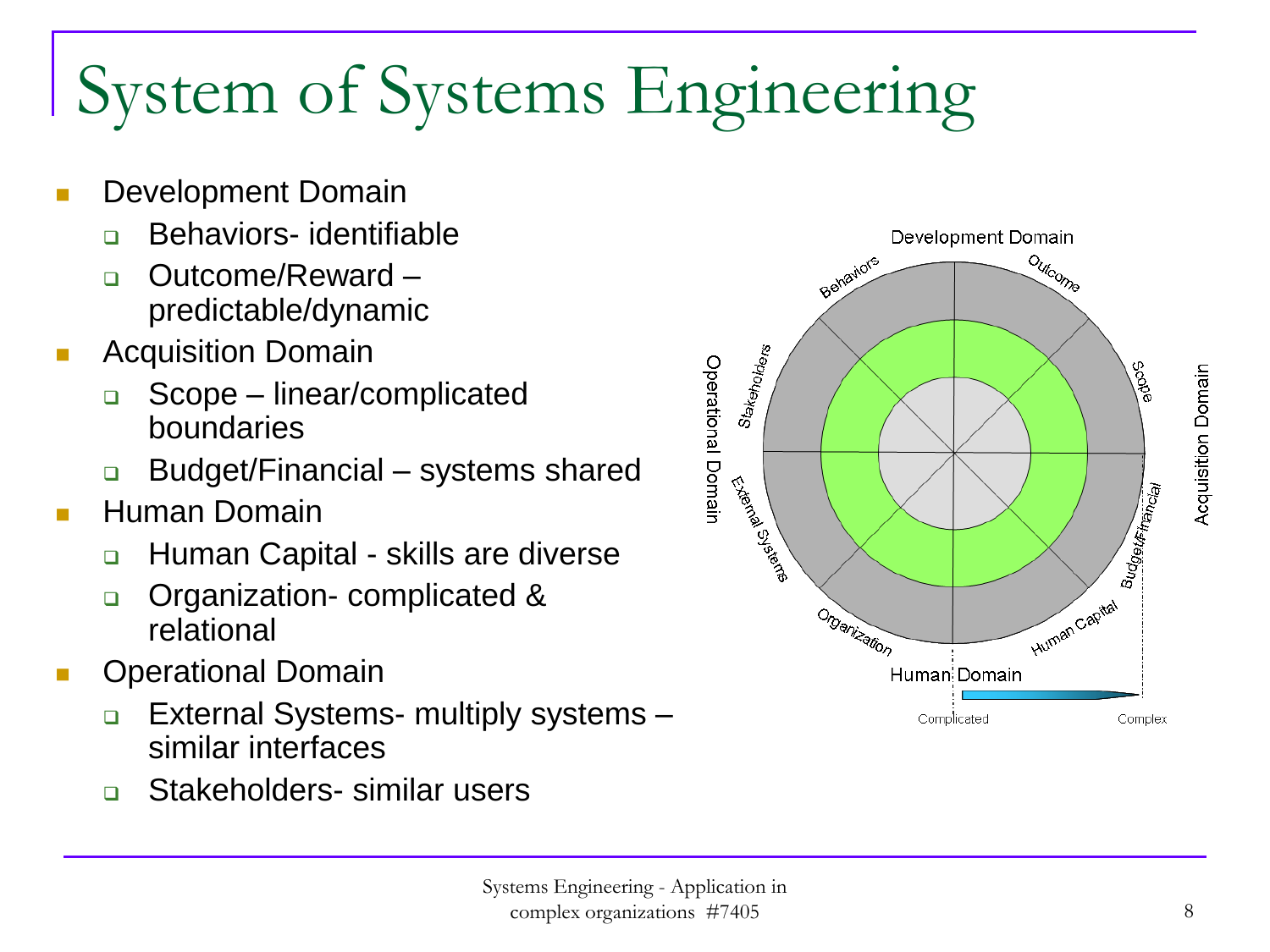## Enterprise Systems Engineering (ESE)

- Development Domain
	- **Behaviors- self organizing/open**
	- Outcome adaptable/flexible
- Acquisition Domain
	- Scope –nonlinear/open boundary
	- Budget/Financial systems advocacy
- Human Domain
	- □ Human Capital skills are diverse
	- o Organization- distributed & cooperative
- Operational Domain
	- □ External Systems- multiple systems – multiple interfaces
	- □ Stakeholders- multiple users

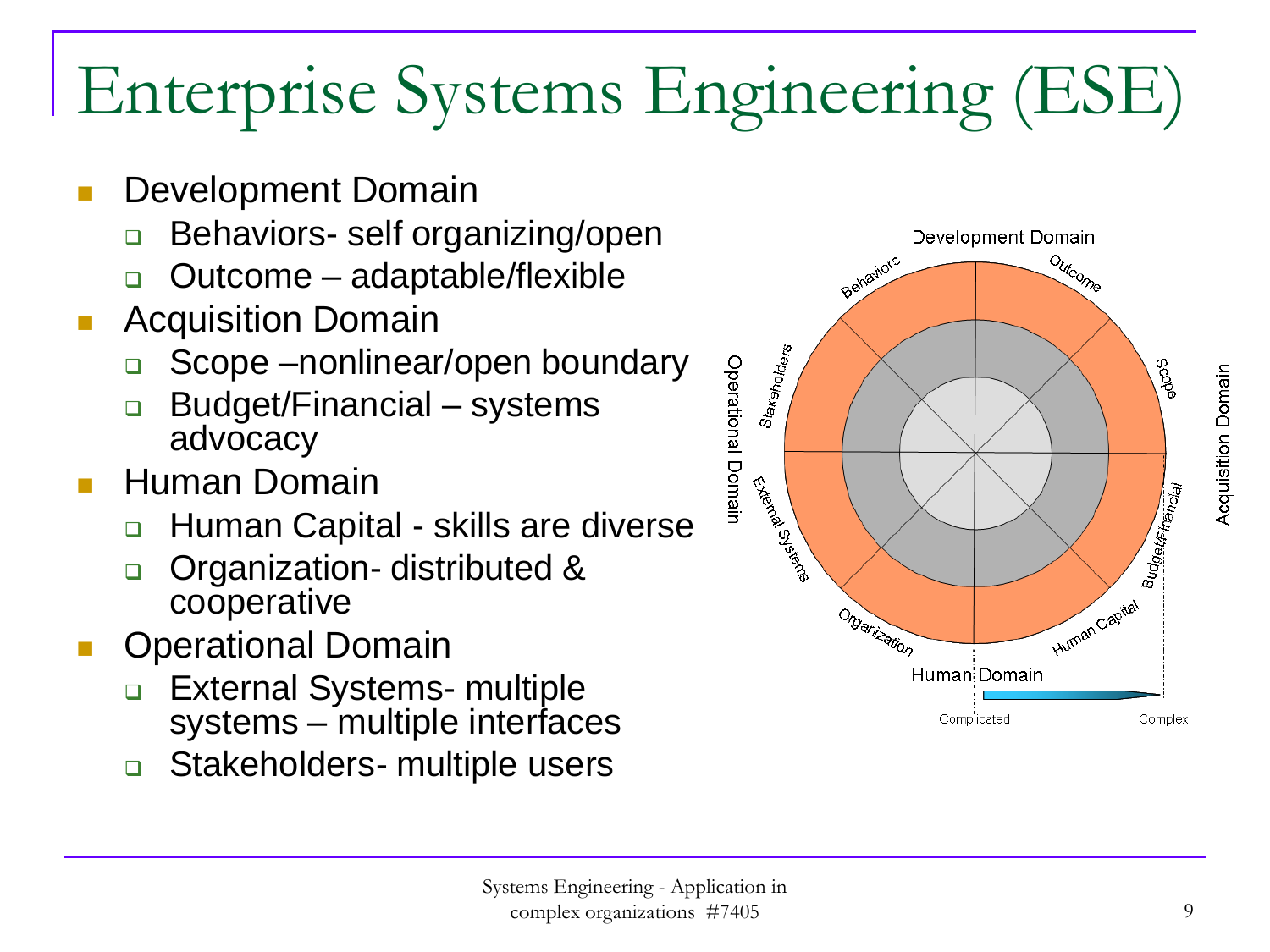## Systems Engineering in Complex

## Organization – Use Case Example

- Program Executive Office Simulation, Training, and Instrumentation (PEO STRI)
	- Complex Organization
	- Complex Systems and System of Systems
- Conceptual application of "enterprise-level" Systems Engineering best practices to support the PEO's SoS problem space of integrating the Live Virtual Constructive (LVC) domains.
	- □ Utilized SE technical management processes such as technical planning, requirements management and interface management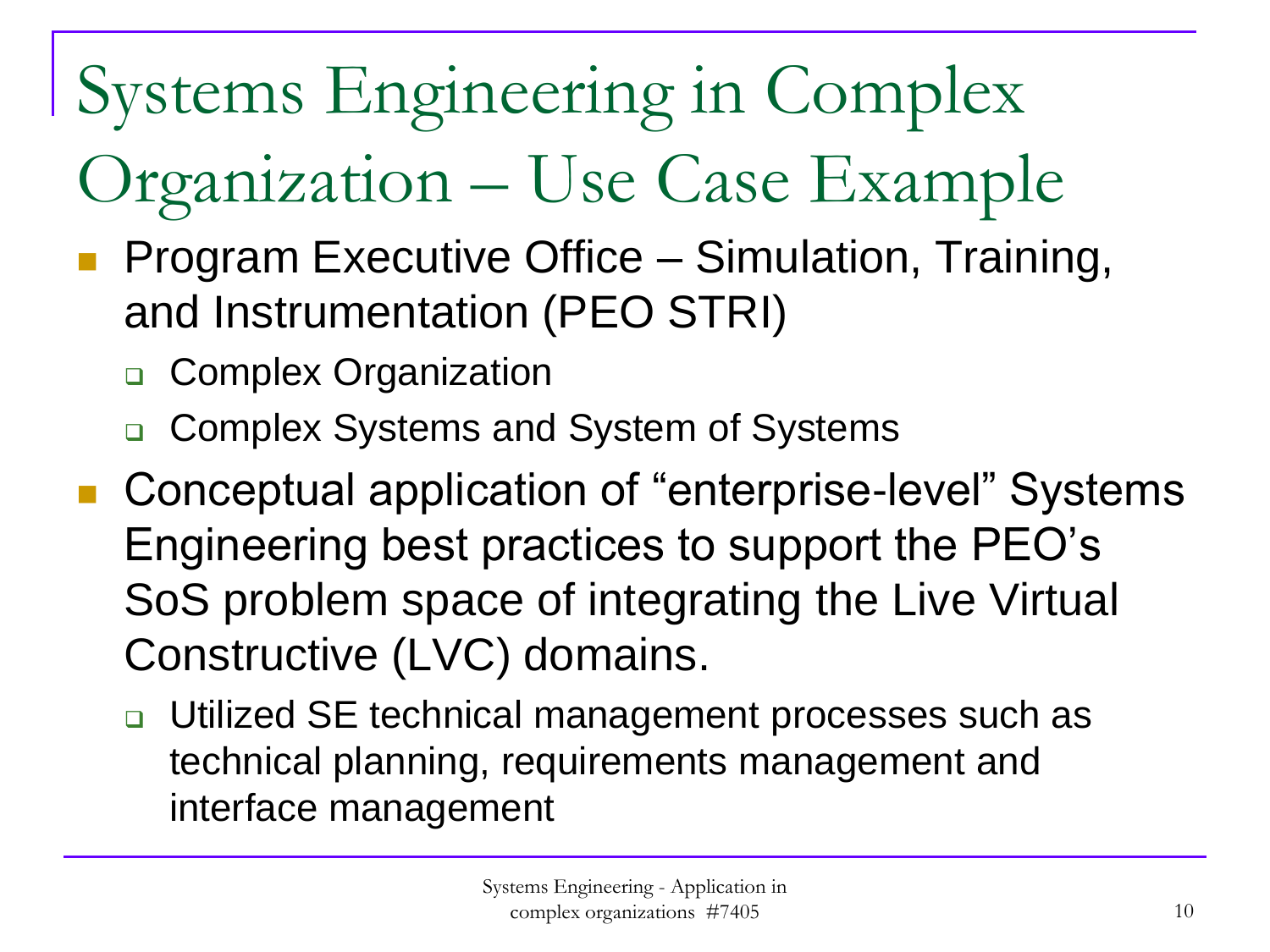#### **PEO STRI Organization**



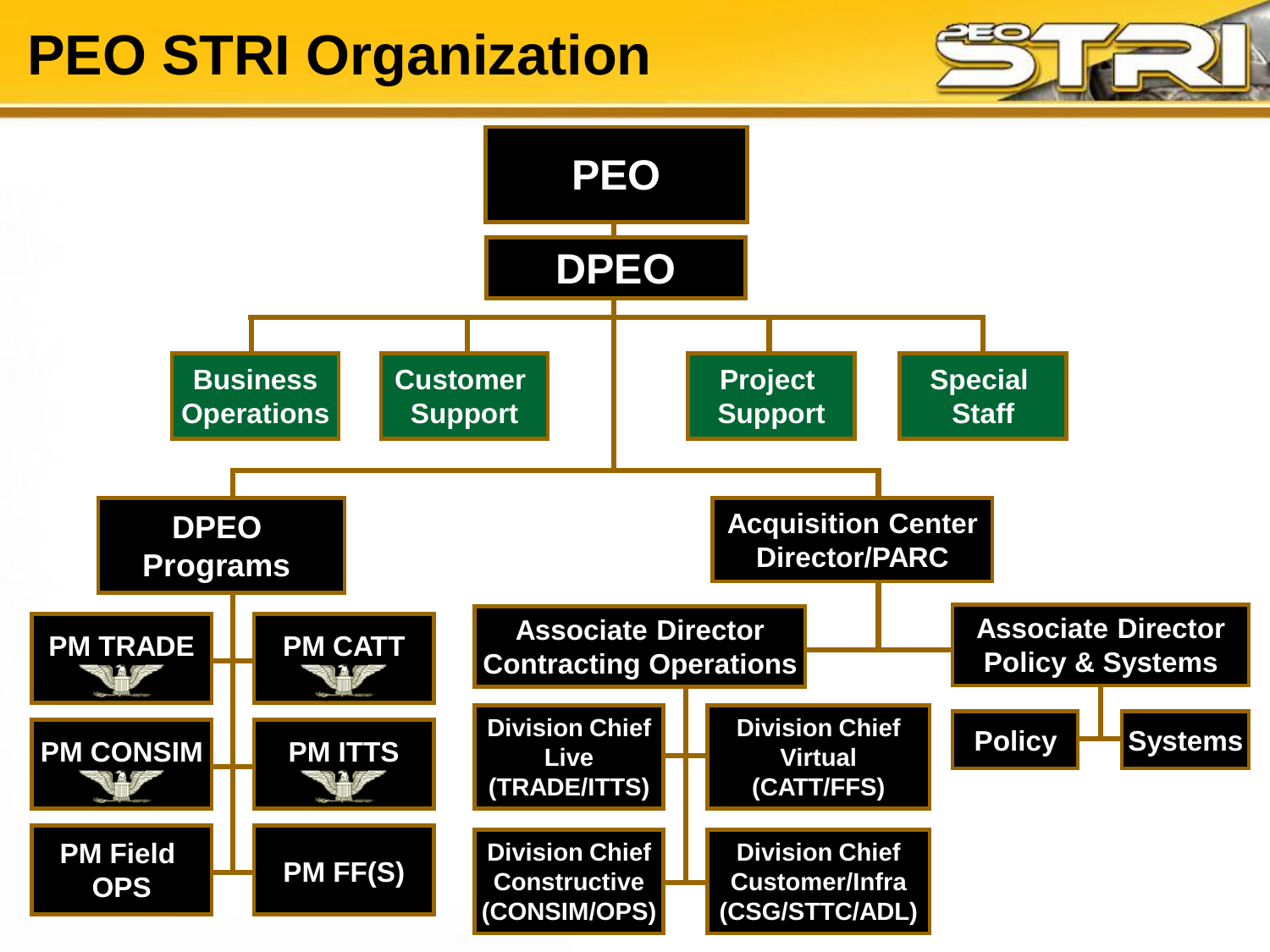## PEO STRI Mission-Complexity Space

- **Provide a modular, agile, simulation,** training, testing, and instrumentation environment to enable Warfighter success for any threat
- We must capitalize on the Army's investment through integration and interoperability (I2)
- Achieved through leveraging and reuse of capabilities across the PEO's Enterprise (i.e.: Standards, Common Products, etc.)
- **Provide effective and efficient** lifecycle managements of simulations solutions to support the **Warfighter**

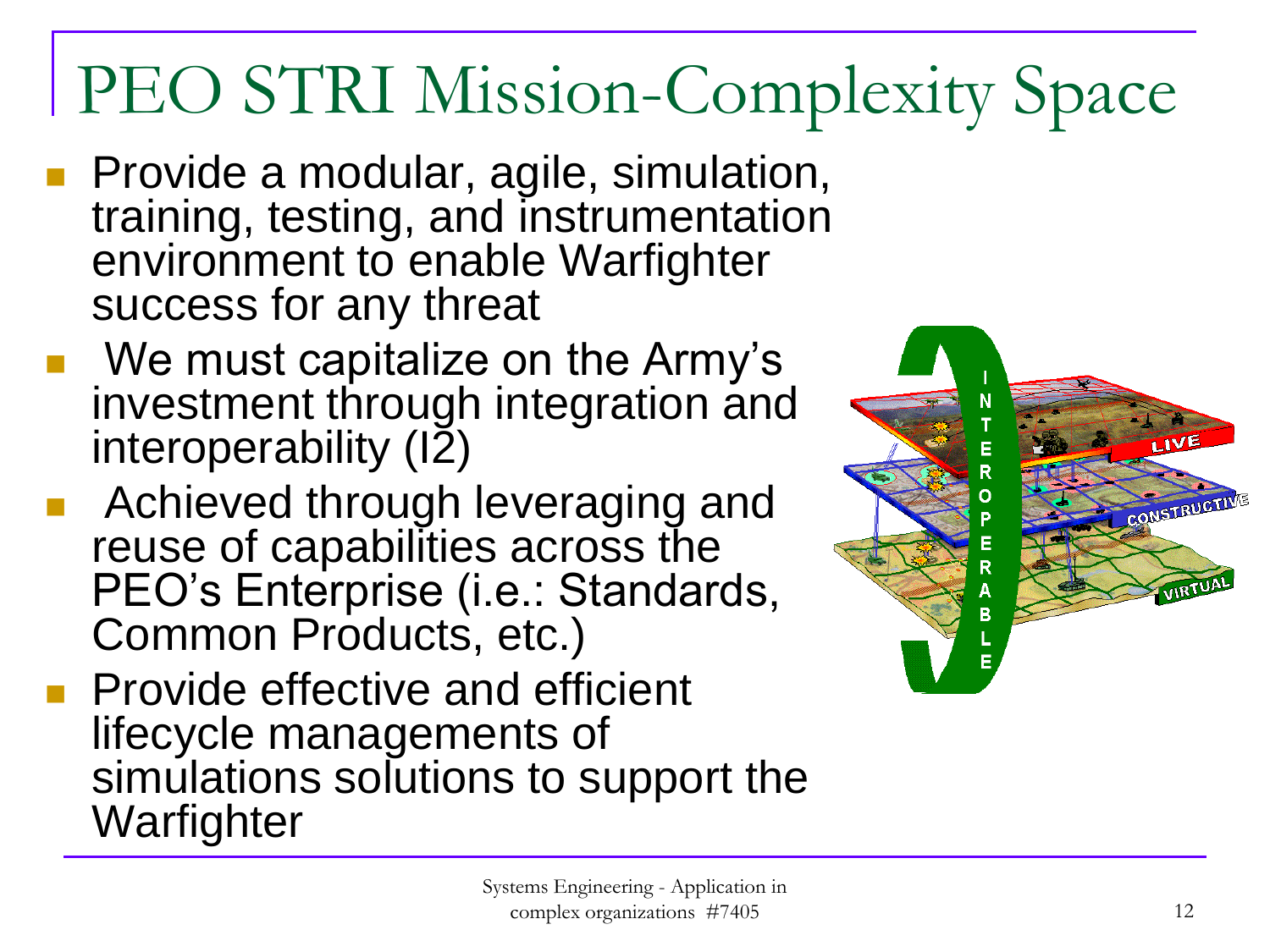### A Complex System – LVC Interoperability



#### Live, Virtual, Constructive

**Training Integrating Architecture (LVC-IA)** 

**Live Training Transformation (LT2) CTC-OIS HITS FSIT CTIA DMPRC OneTESS** 

**Synthetic Environment Core** (SE CORE)

**CCTT AVCATT** Soldier - CATT **Common Driver Trainer Common Gunnery Trainer Other Virtual Simulators** 

**Joint Land Component Constructive Training** Capability (JLCCTC) **WARSIM OneSAF CBS JCATS DBST LOG FED TACSIM** 

**Testing** 

**Live Testing** OT-TES **OneTESS (Future) MANPADS Mobile Ground & Aerial Targets Threat Air Defense Threat Rotary Wing** 

#### **Virtual Testing**

**Roadway Simulator CADTS DIRSP/MIRSP Virtual Target Other HWIL Simulators** 

**Constructive** 

**Testing OneSAF ISGT** 

#### **LVC Testing**

**ATEC Tool Kit STARSHIP II ATIN ITIOL C3 Driver** DETEC VISION TBCC

Systems Engineering - Application in  $complex organizations #7405$  13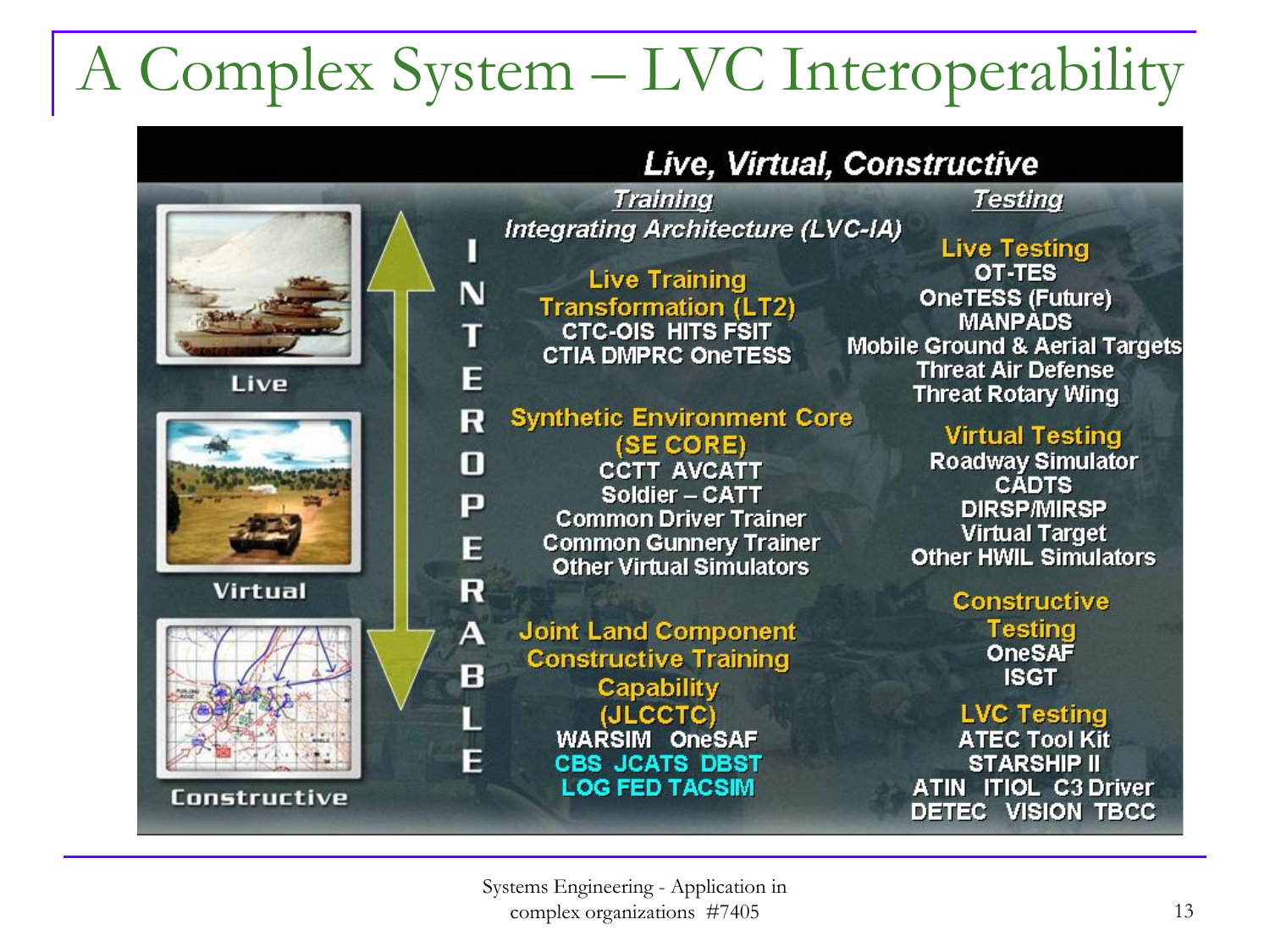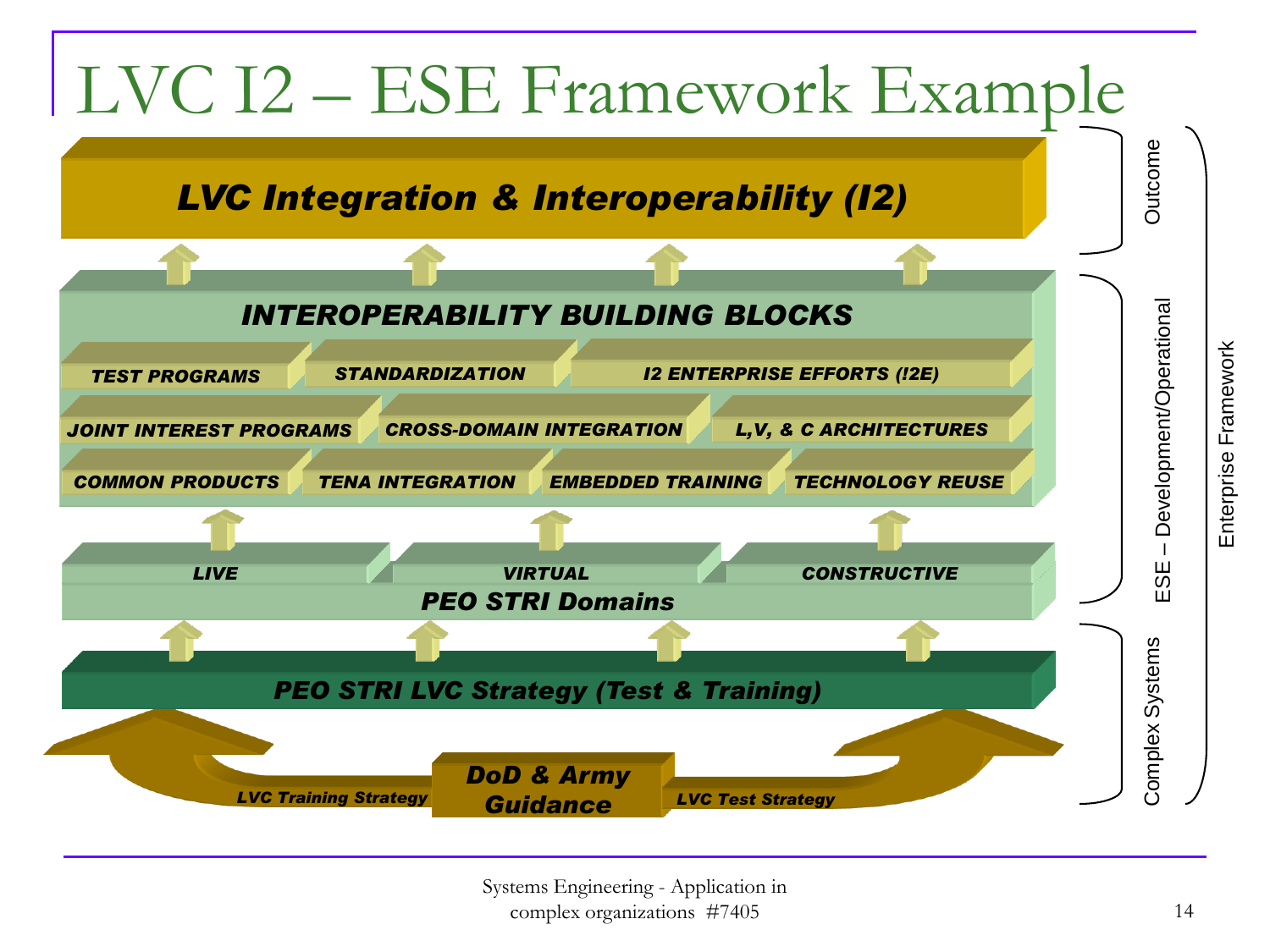#### Applying ESE – Developmental Environment

- Single most basic activity underpinning engineering enterprise systems
- Create environment of continuous innovation to address complexity
- **PEO STRI established a group called the** Integration/Interoperability Advisory Board (I2AB) to provide governance to technical and PM processes
	- □ I2AB provided the forum for team organization and open communications across the PEO domains
	- □ Comprised of technical and programmatic leaders from each of the L/V/C domains
- I2AB creates coherence
	- **Requirements Management**
	- **Interface Management**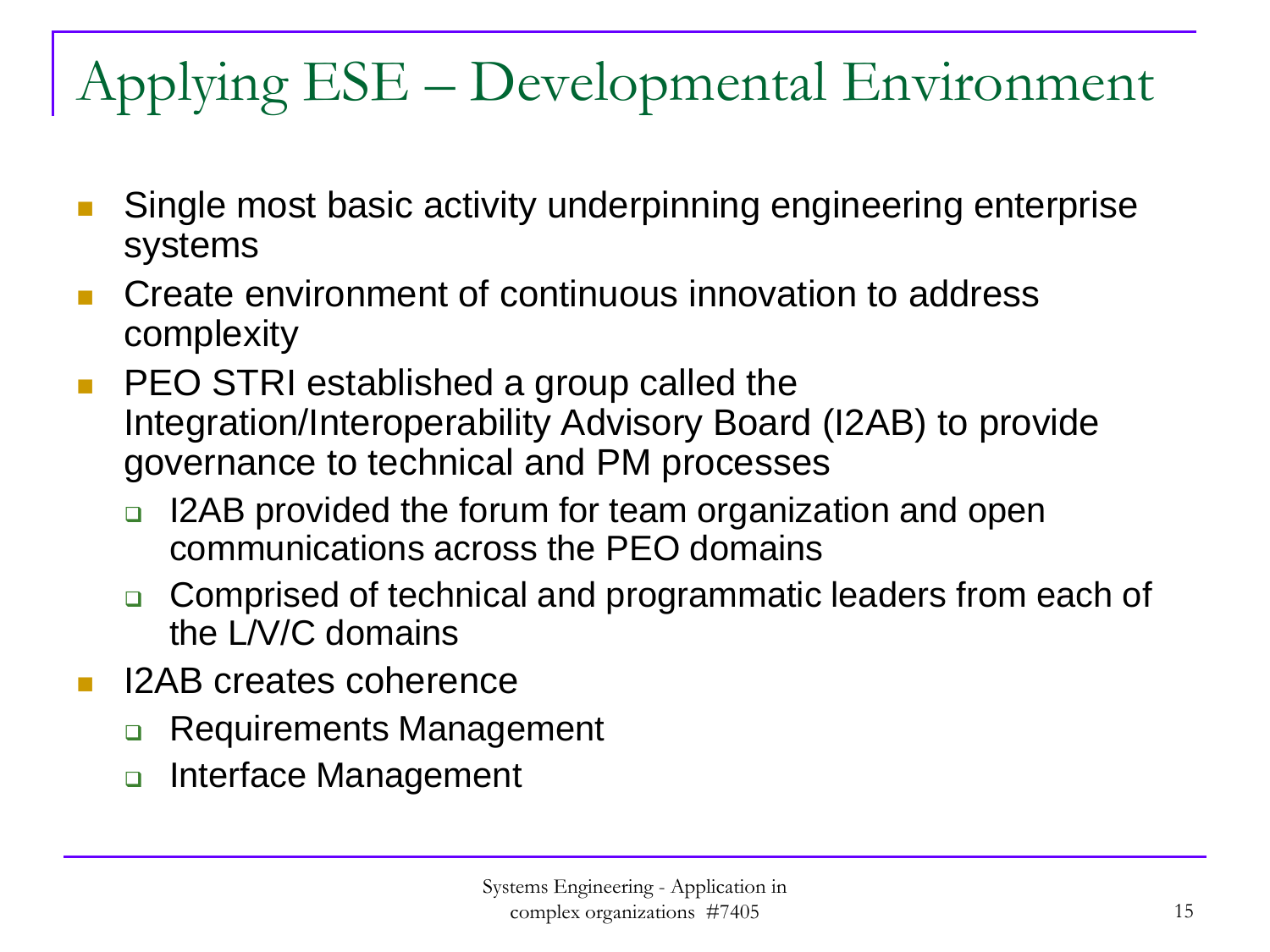### I2 Advisory Board (I2AB) Characteristics

- **Responsible to provide management oversight, direction, and guidance of I2 mission.**
- **Comprised of both PEO technical and program senior leadership and reports to the PEO Board of Directors (BOD).**
- **Provides technical and program recommendations to the DPEO/ BOD to facilitate I2 across the PEOs program portfolio.**
- **Manage the PEO portfolio Dependency Matrix.**
- **Establishes I2 standards, guidelines, and processes for use and compliance in coordination with PMs.**
- Defines **I2 policies for PEO implementation.**
- **Educates community on I2.**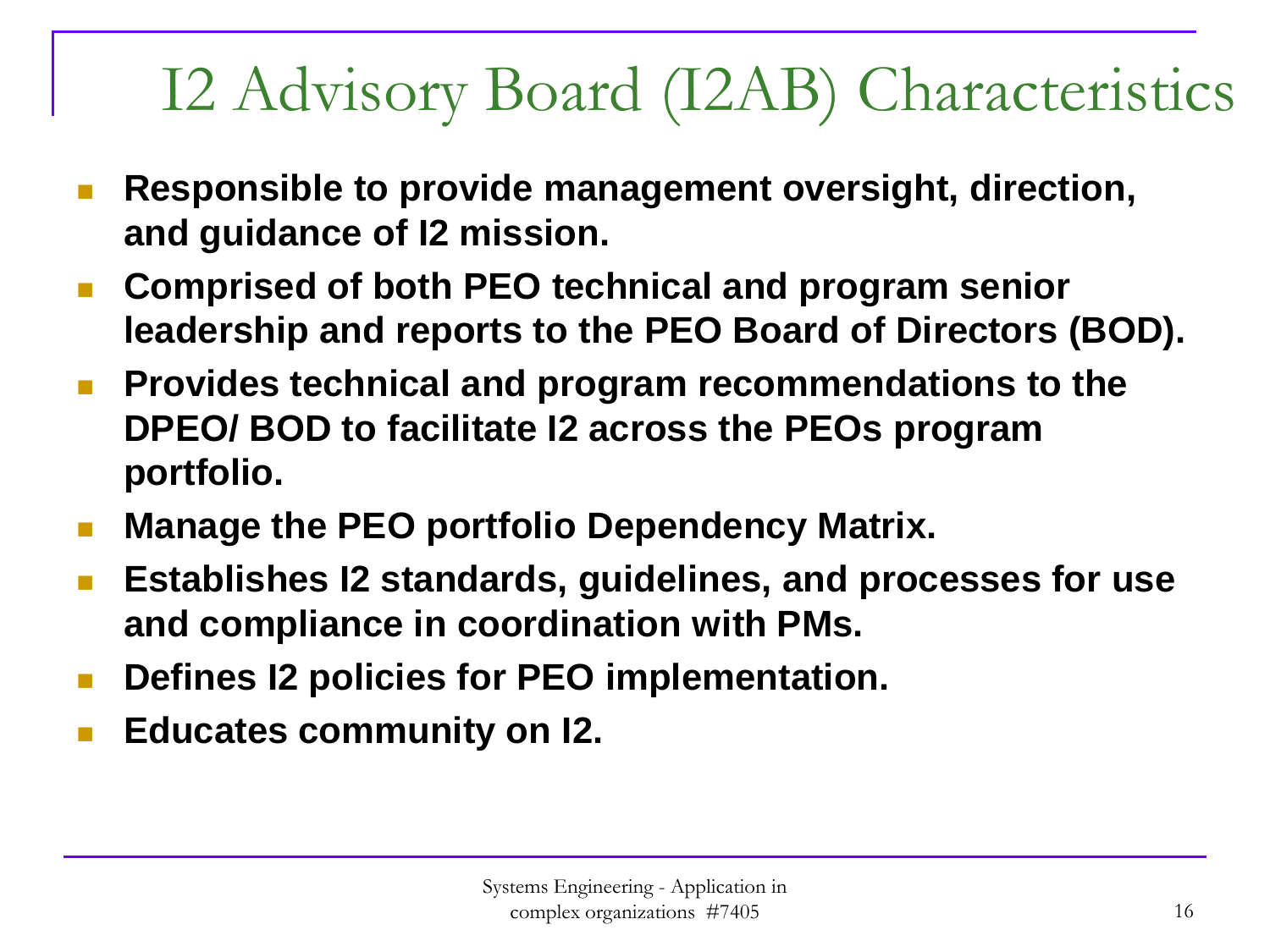## Requirements Management

- I2AB understood basic complexity principal to cope with SoS complexities requires increased flexibility
- SoSE requires adaptation to changing requirements
- Utilize DODAF to develop "enterprise" architecture artifacts to support interoperability and information exchange requirements for LVC
	- Methods and information
	- Functions, processes, activities, data elements
	- Standards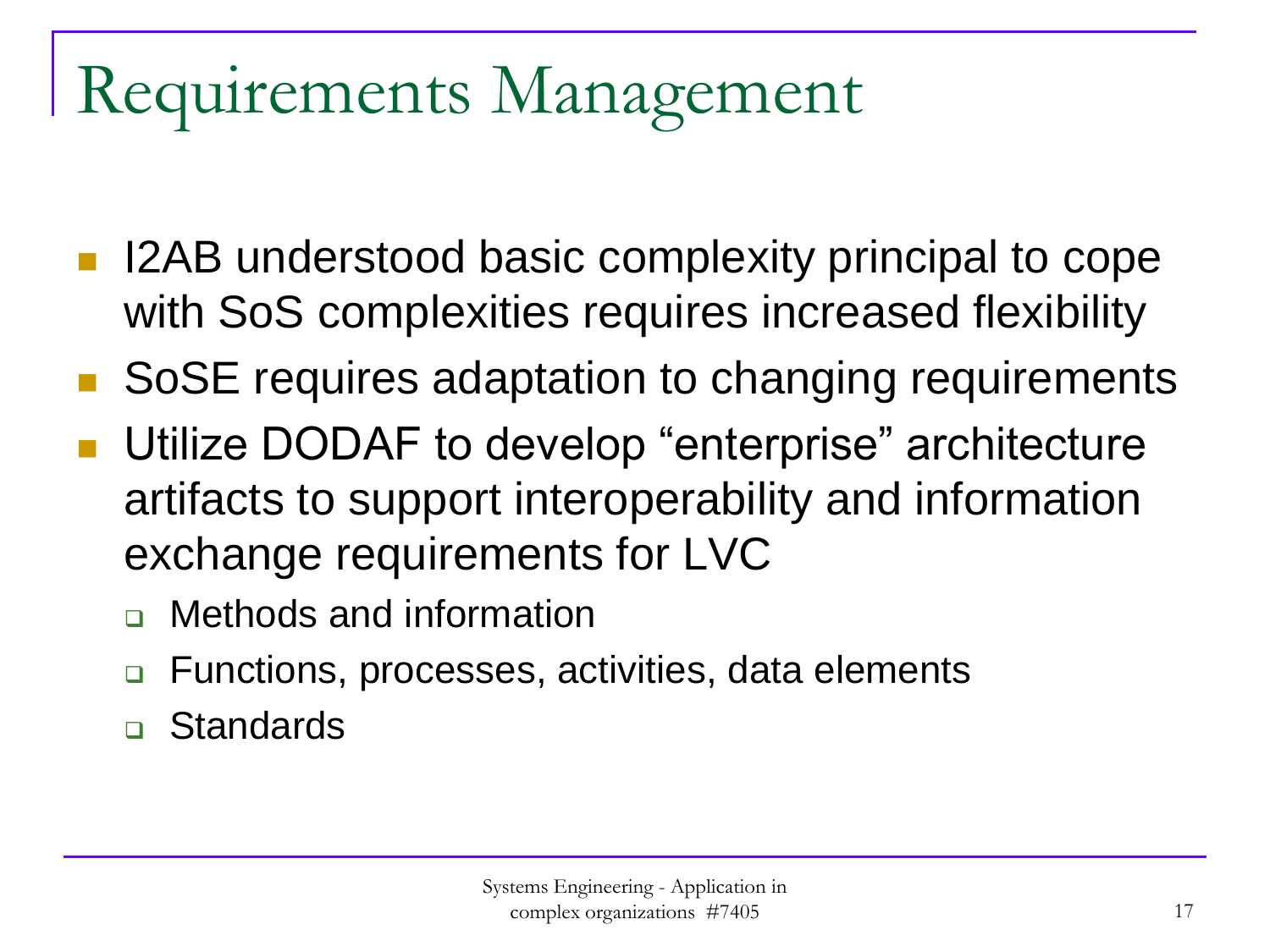## Interface Management

- I2AB understood the importance of "standards-compliance" as an asset to support interoperability
- I2AB developed and enforced the use of the PEO's Common Standards, Products, Architectures and Repository (CSPAR)
- **Initiated the Live, Virtual, Constructive** Integration Cell (LVCIC) effort to begin integration of key systems/interfaces for the LVC Integrated Training Environment (ITE).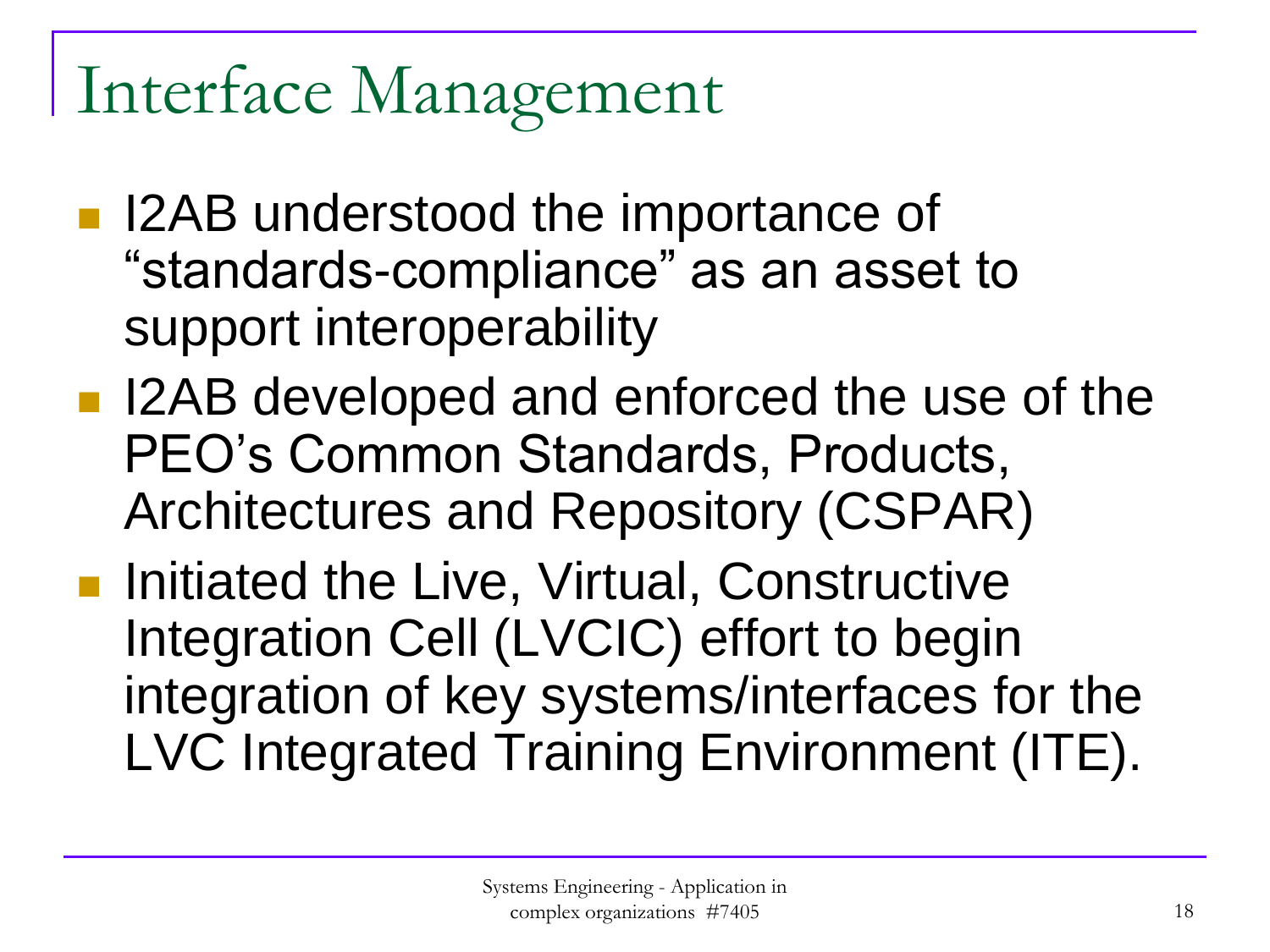### ESE LVC Outcome Challenges

- Data Model Strategy that supports efficient LVC Training and Testing – modeling across systems
	- □ Fair fight
- Consensus on what is "good enough" defining the "right" MOE/TPMs that apply to the SoS
	- □ Use LVC Interoperability Model as "measuring stick"
	- □ Ensure fidelity and density of data and signals meets needs of both test and training communities
	- □ Address security of data issues across all communities
- **Defining clear LVC use cases**
- Resources that specifically address LVC requirements
- Common Test / Training Solutions
- Scalability of LVC products Different requirements for each domain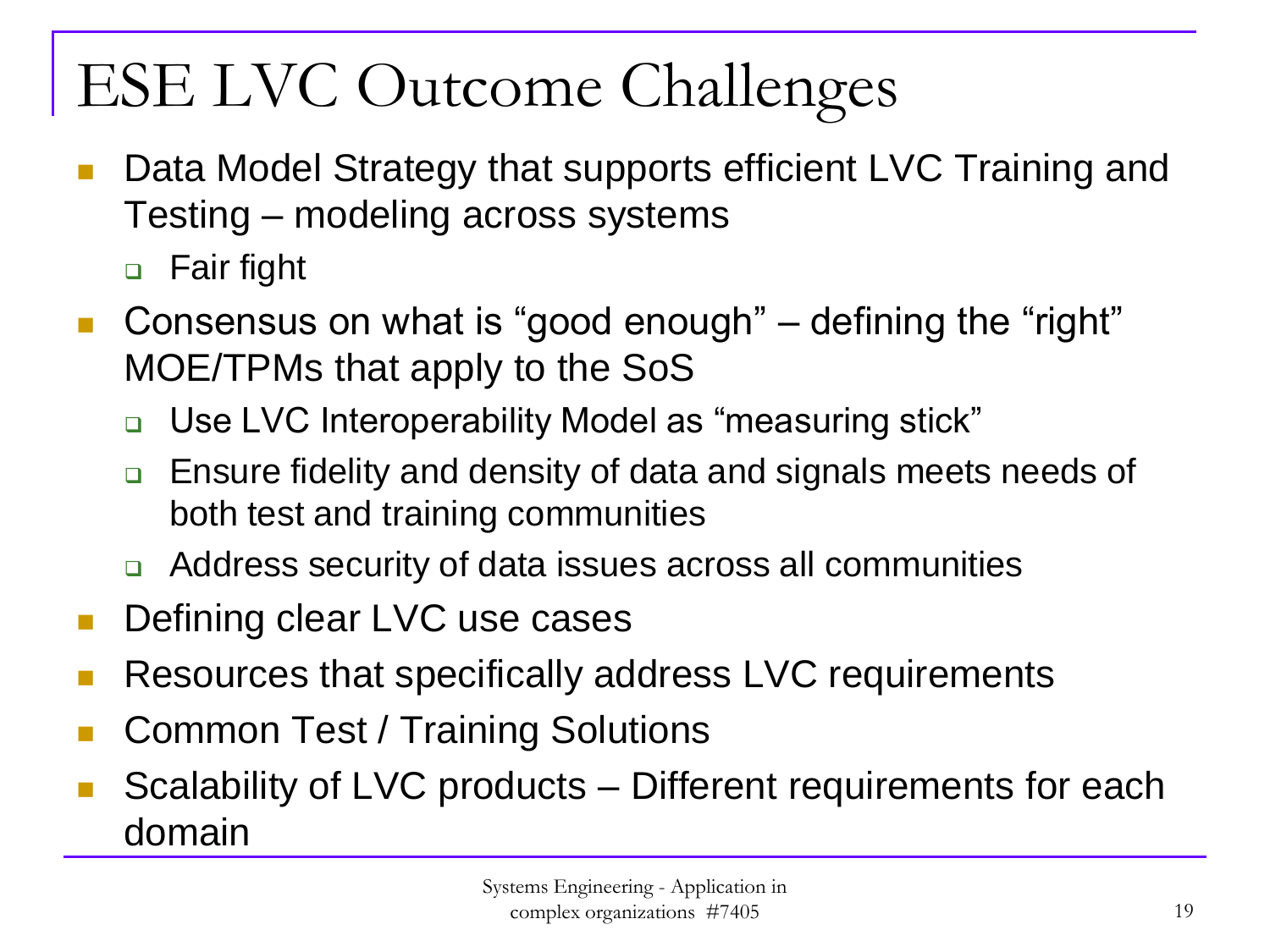## Summary

- Complexity Impact on Systems
	- **□** Complex organization are complex systems
	- **Complex System are open**
	- Complexity makes it more difficult to completely comprehend a system
- **Now Enterprise Systems Engineering?** 
	- □ Complex systems don't decompose well and tend to be nonlinear
	- **Complex systems behaviors are not predictable**
	- □ Therefore, classical systems engineering approaches need modification
- **Keystone concepts to ESE approach** 
	- □ Configure for the context and local interaction and not detailed design
	- **Incorporate processes to handle unforeseen changes in behavior**
	- **□** Include multiple methods for achieving the same end
- **Potential Benefits to PEOs** 
	- **□** Complex systems that are flexible and adaptable
	- Ability to evolve systems through introduction of new technology with out disrupting the systems
	- □ Ultimately, reduces risks caused by unanticipated effects that lead to failures of systems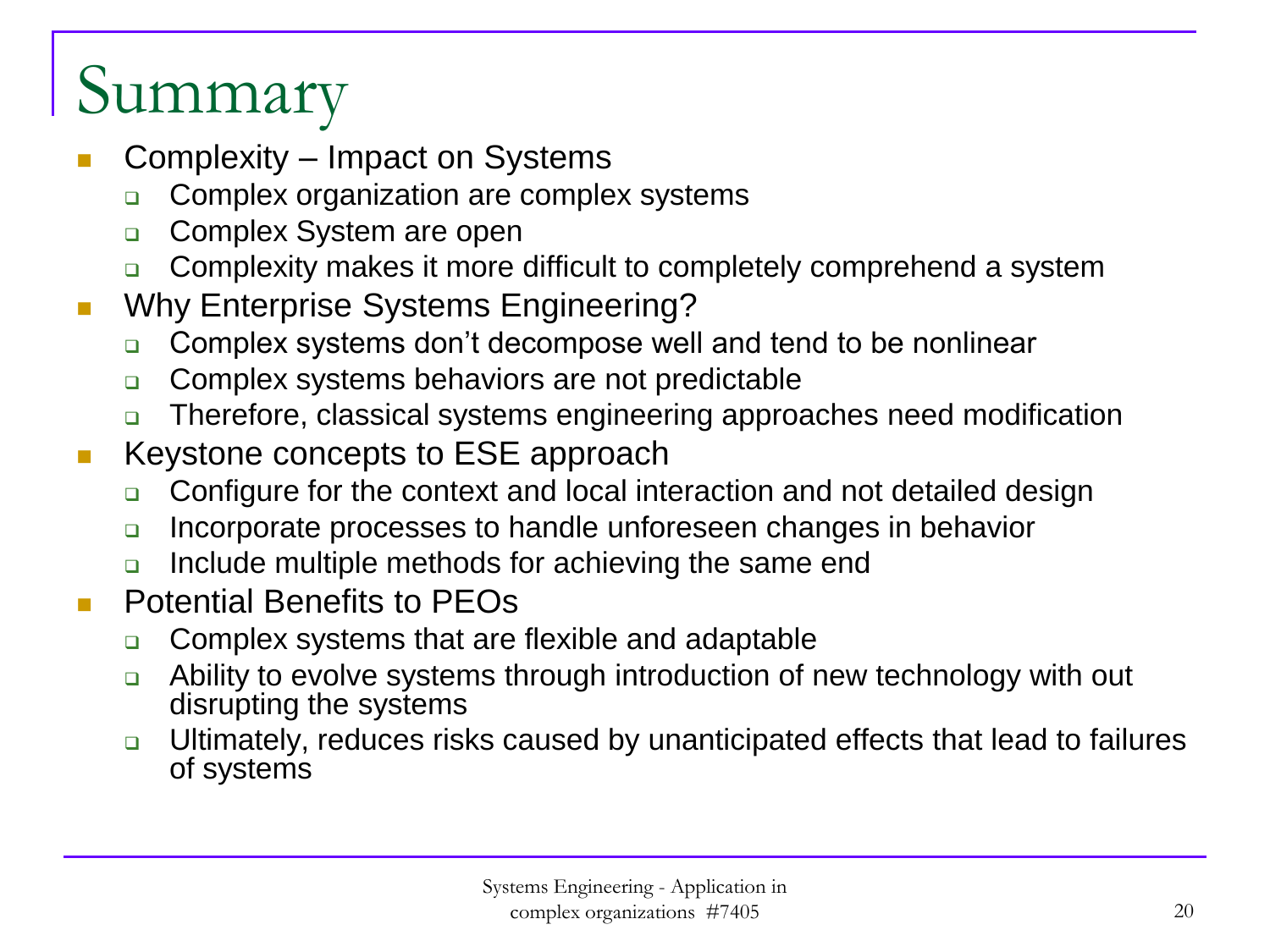## References

- Bar-Yam, Yaneer. When Systems Engineering Fails– Toward Complex Systems Engineering, **IEEE** International Conference on Systems, Man and Cybernetics, 2003., Volume: 2, pages 2021- 2028.
- **Carlock, P and Lane, J.A. System of Systems Enterprise Systems Engineering,** the Enterprise Architecture Management Framework and System of Systems Cost Estimation, November 2006.
- Guide to Systems of Systems (SoS) Engineering, Considerations for Systems Engineering in a SoS environment, September 5, 2006.
- Joannou, P. Enterprise, Systems, and Softwrae Engineering The Need for Integration, May 2007.
- Kuras, M. L., and Brian E. White, *Engineering Enterprises Using Complex-System Engineering*, INCOSE 2005 Symposium, Rochester, NY, 10-15 July 2005.
- **Ne-Mullet Alterator C. Thinking About Organizations as Systems,** [http://www.managementhelp.org/org\\_thry/org-sytm.htm](http://www.managementhelp.org/org_thry/org-sytm.htm).
- **Minai, Ali A., Dan Braha, and Yaneer Bar-Yam. "Complex Engineered Systems:** A New Paradigm," in *Complex Engineered Systems*, Braha, Dan, Ali A. Minai, and Yaneer Bar-Yam. Cambridge, Massachusetts: Springer, 2006. [Minai 2006]
- **Parvard, B and Dugdale, J. An Introduction to Complexity in Social Science.** [http://www.irit.fr/COSI/training/complexity-tutorial/complexity-tutorial.htm.](http://www.irit.fr/COSI/training/complexity-tutorial/complexity-tutorial.htm)